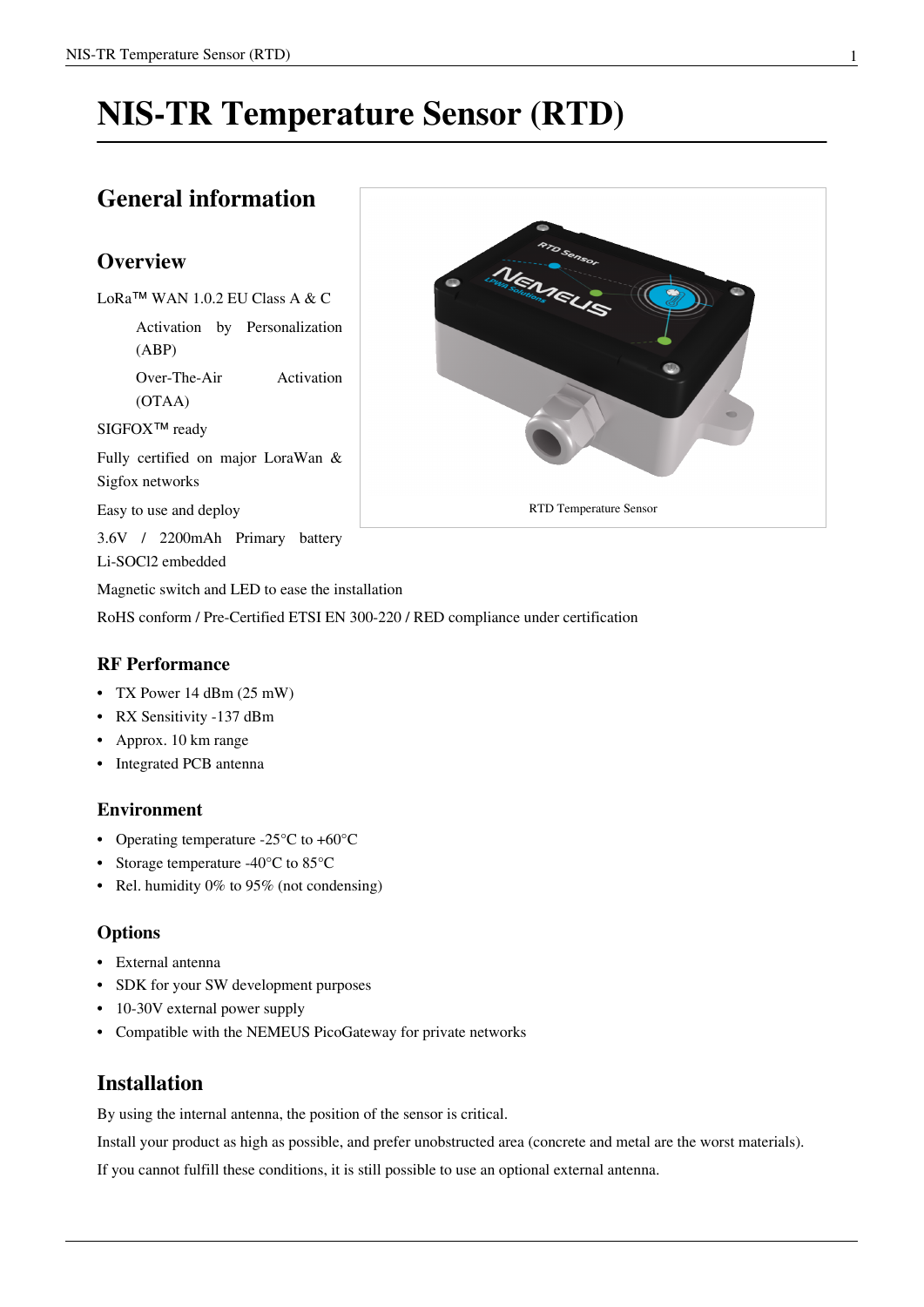# **Mechanics**

- Dimensions 60 x 95 x 85mm (109mm including fixing brackets)
- 96mm spacing between brackets
- IP 65
- Solid ABS & PC material

# **RTD Temperature sensor properties**

- Handles  $100\Omega$  to 1k $\Omega$  (at 0°C) Platinum RTDs (PT100 to PT1000)
- 2-wires, 3-wires or 4-wires connection
- 15-Bit ADC Resolution; Nominal Temperature Resolution 0.03125°C (Varies Due to RTD Nonlinearity)
- Total Accuracy Over All Operating Conditions: 0.5°C (0.05% of Full Scale) max
- ±45V Input Protection
- Fault Detection (Open RTD Element, RTD Shorted to Out-of-Range Voltage, or Short Across RTD Element)
- Direct fifth-order linearization for best accuracy

# **Wiring**



## **Probe settings**

|         | number of wires   jumpers configuration   Probe connection |                       |
|---------|------------------------------------------------------------|-----------------------|
| 4 wires | JP2 jumper on 1-2                                          | FORCE+ IN+ IN- FORCE- |
|         | JP3 NC                                                     |                       |
|         | JP4 NC                                                     |                       |
| 3 wires | JP2 jumper on 2-3                                          | $FORCE+ IN+ IN-$      |
|         | JP3 NC                                                     |                       |
|         | JP4 jumper ON                                              |                       |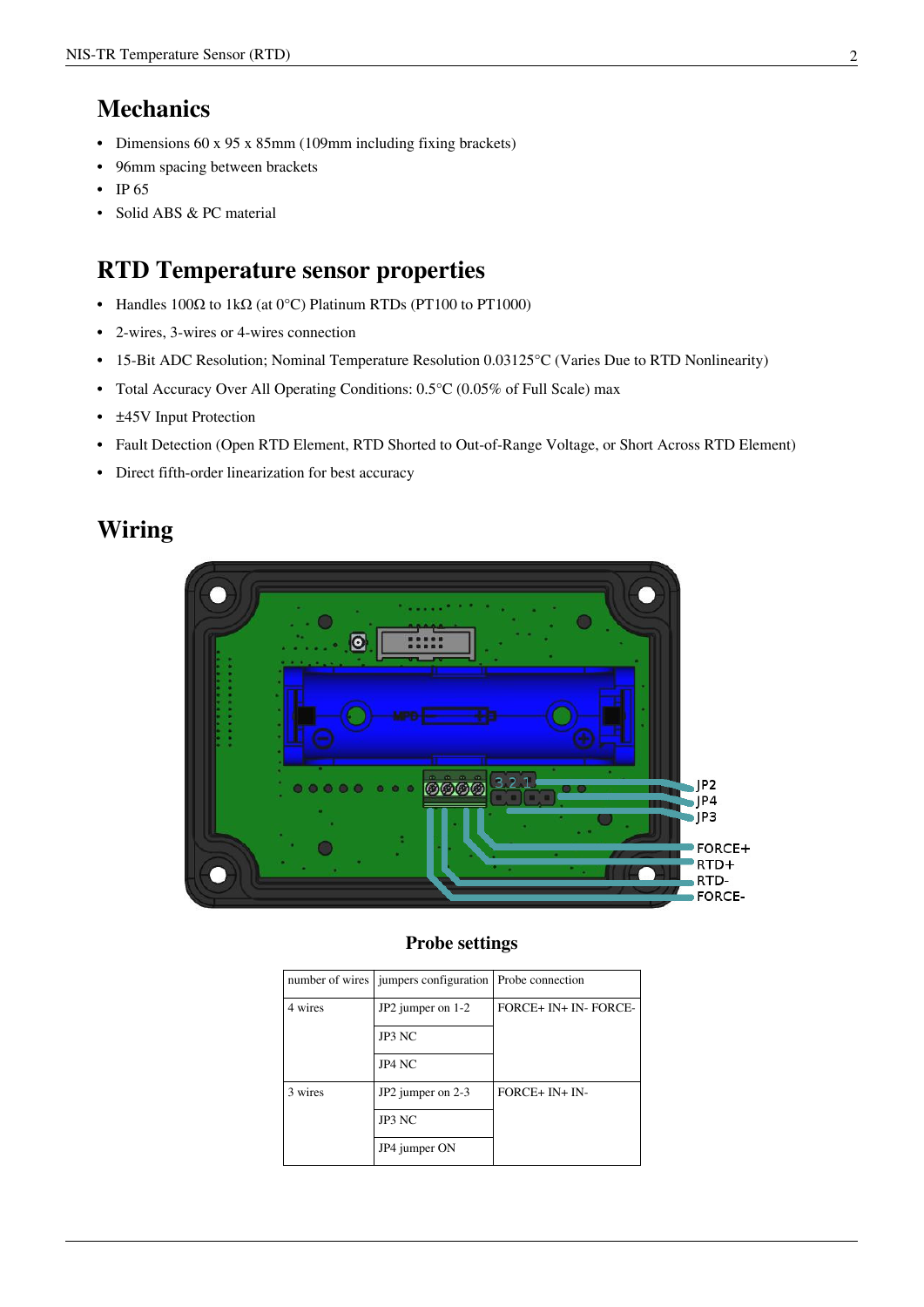| 2 wires | $JP2$ jumper on 1-2 | $IN+IN-$ |
|---------|---------------------|----------|
|         | JP3 jumper ON       |          |
|         | JP4 jumper ON       |          |

# **Magnetic Switch Protocol description**

# **Generic Magnetic Switch Protocol description**

Nemeus sensors embed a magnetic switch and a green LED to implement a simple man to machine interface.

The LED blinks every second while the magnet is present.

If the magnet is present during 20 seconds, it triggers an hardware reset.

The 20 seconds range has been cut in 10 timeslots of 2 seconds, the actions performed for each timeslot (TSX) are the following:

- 0s  $\leq$  TS1  $\leq$  2s: read current state, number of led blinks indicates the following states:
	- 1 blink: standby mode
	- 2 blinks: joint with LoRaWAN network only (Sigfox is disabled)
	- 3 blinks: Sigfox enabled only (no LoRaWAN)
	- 4 blinks: joint with LoRaWAN network and Sigfox is enabled
	- 6 blinks: joining LoRaWAN network (no Sigfox)
	- 8 blinks: joining LoRaWAN network and Sigfox is enabled
	- 9 blinks: measures are ongoing but transmission is forbidden
- 2s  $\leq$  TS2  $\leq$  4s: switch to normal mode (if not already in normal mode) or force one measure and one Tx (if already in normal mode)
- $\cdot$  4s  $\leq$  TS3  $\leq$  6s: switch to standby mode, it is the default mode when the device is stored and not yet activated
- 6s  $\leq$  TS4  $\lt$  8s: perform a warm reset, the device resets and goes back to its previous mode
- 8s  $\leq$  TS5  $\leq$  10s: forbid transmission, the device still performs measures but never transmit them
- $\cdot$  10s  $\le$  TS6  $\le$  12s: switch to test mode, the device suspends the measures and forbid transmission, then it switches to continuous Rx on a specific channel and wait for test mode commands, if nothing is received after 60 seconds then it goes back to its previous mode. During test mode the led blinks and the magnetic switch is disabled.
- $12s \leq TST < 14s$ : no action
- $\cdot$  14s  $\leq$  TS8  $\leq$  16s: no action
- $\cdot$  16s  $\leq$  TS9  $\leq$  18s; no action
- $18s \leq TST0 \leq 20s$ : no action
- 20s  $\leq$  TSHw: hardware reset

When the magnet is removed, the LED blinks fast X times, X identifies the timeslot (1 to 10).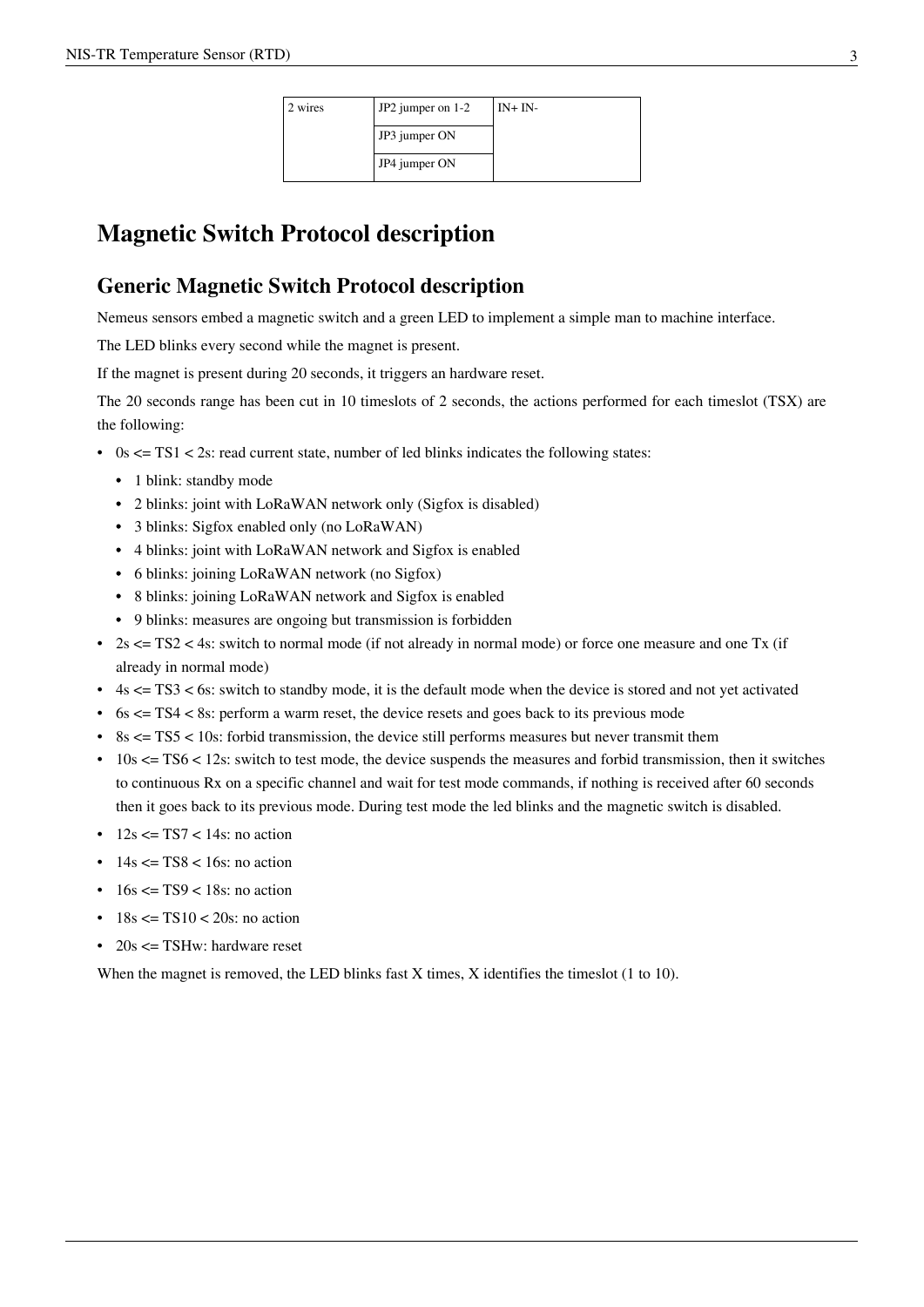### **Standby mode**

It is the default mode set in factory, the device does nothing and consumes few µA (consumption depends on the sensor type).

### **Normal mode**

The first time the device switches to normal mode, it performs the join procedure with the LoRaWAN network.

Then it performs a first measure and transmits it to the network whatever the number of measures required to trigger a transmission.

Finally it performs measures according to the configured period and transmits them according to configured number of measures required to trigger a transmission.

### **Forbid transmission mode**

In this mode the device performs measures according to the configured period but never transmits them to the LoRaWAN network. This mode is mainly used in R&D phase to tune the measure algorithm, it shouldn't be used when the device is deployed.

## **Test mode**

This mode is used to modify the device configuration over the air using a Nemeus tool, this tool must be in the vicinity of the device. A security key is used to authenticate the Nemeus tool and the device.

### **Warm reset**

The warm reset restarts the device and put it in its previous state. For example, if the device was joining the network, it restarts its join procedure. If it was already joint and performing periodic measures then it transmits the first measure and restarts the periodic measures.

# **Radio frames description**

# **Generic Application Protocol description**

#### **Nemeus uplink protocol**

Nemeus uplink protocol is used to send sensor data to application server. The payload contains the following fields:

- <mask>: At least 1 byte containing a bit field identifying the fields included in the frame. The meaning of the mask is specific to the couple device/port. Thus, the application server knows the mask meaning according to the data profile linked to the couple device/port. The most significant bit of the <mask> is used to extend the mask on the next byte: 1 means not extended (mask is on 7 bits) and 0 means extended (mask is on 14 bits). When extended, the following byte can also be extended according to its most significant bit. When the  $\langle$ mask> field is on several bytes, it is encoded in little endian (LSB first). For example, a <mask> coded on 2 bytes like "00100001 11001100" will be on 14 bits: "10011000100001". Each bit indicates the presence/absence of a field. When a field is present, it appears in the frame according to the bit position (beginning with the least significant bit).
- <field1>: first data field identified by the data profile linked to the couple device/port.
- …
- <fieldN>: last data field identified by the data profile linked to the couple device/port.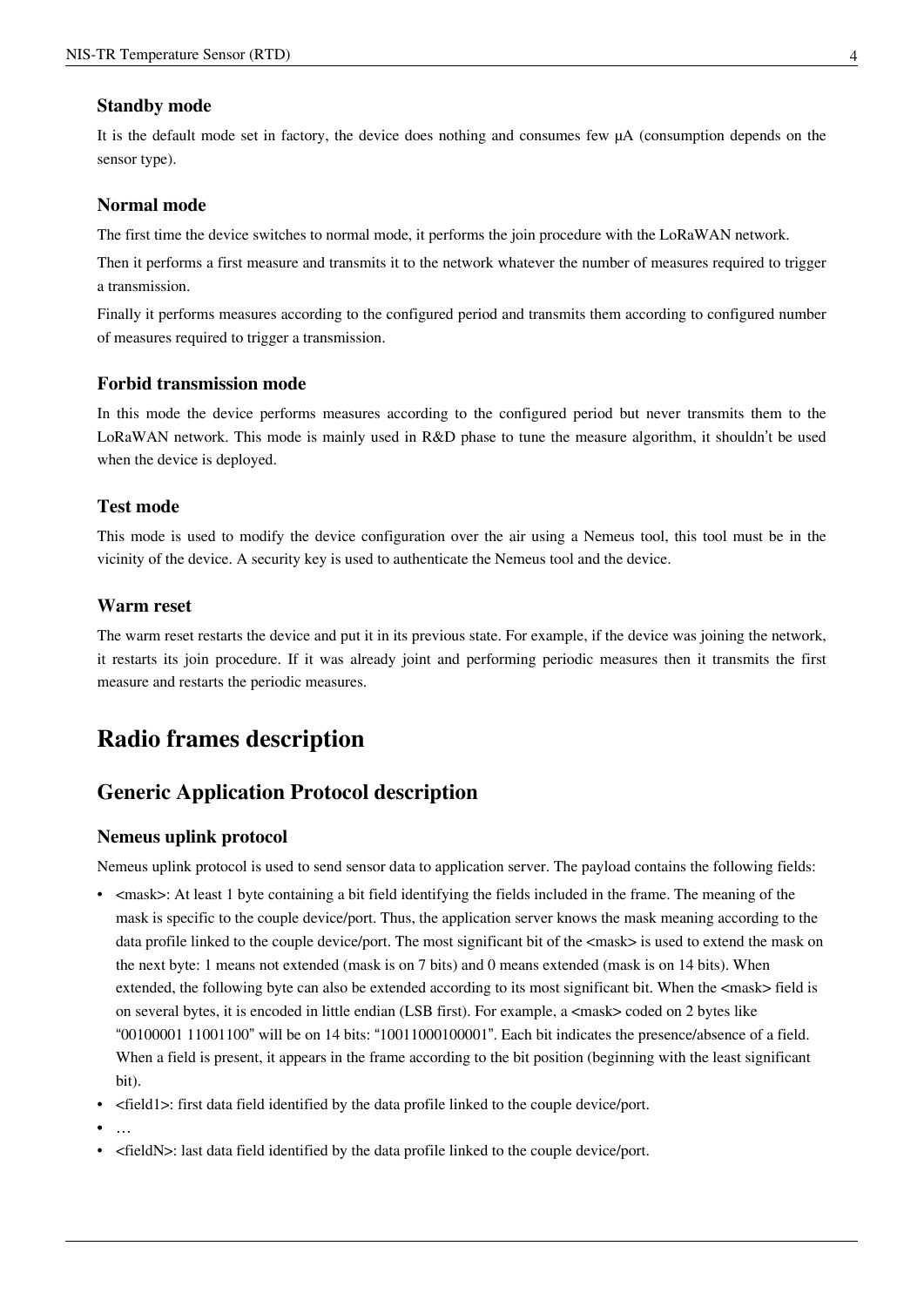### **Nemeus downlink protocol**

Nemeus downlink protocol is used to exchange commands between application servers (located in network infra or in configuration PC) and sensor embedded applications.

Application port is used to address an application (application ports are bound with LoRaWAN ports). Thus, the protocol consists in a binary payload exchanged on a port. The payload contains the following fields:

- <cmd>: 1 byte identifying an applicative command/response.
- <mask>: At least 1 byte containing a bit field identifying the fields included in the frame. See uplink protocol above for description.
- <field1>: first data field identified by the data profile linked to the couple device/port.
- …
- <fieldN>: last data field identified by the data profile linked to the couple device/port.

Most significant bit of <cmd> field specifies if response is expected by the server or not (commands of type "set" doesn't require any answer, especially when radio interface is used).

 $\ll$ cmd $>$  values are defined for each application port (e.g.  $\ll$ cmd $>$  value 0x01 has a different meaning on port 1 than on port 2).

A response reuse the same <cmd> as the received command, except the most significant bit which is forced to 0 (because a response doesn't expect any response). The response <mask> indicates which fields of the command have been actually processed.

When a parameter type size is more than one byte, it is encoded in little endian (LSB first).

Downlink command may be received either from network application server or from PC configuration tool through AT command.

The generic application AT command is used:

AT+GA=DIND,<port>,<hexpayload>.

# **Uplink data Frame format**

The uplink payload contains multiple fields:  $\langle$ mask>: bit field on 1 byte indicating the presence of other fields. Bit 7 is always to 1 because the mask is never extended on next byte.

bit 0 : indicates the presence of  $\langle$ nb\_meas> field.

bit 1 : indicates the presence of <rtd\_temp> field.

bit 2 : indicates the presence of <voltage> field.

bit 3 : indicates the presence of <internal\_temp> field.

```
bit 4 \cdot is reserved.
```
bit 5 : indicates the presence of <cause> field.

When bit 0 is not set, it means that other fields are present only once (nb\_meas = 1).

if  $(mask.bit0 == 1)$ :

<nb\_meas>: 1 byte containing the number of measurements which follows.

```
if (mask.bit1 == 1):
```

```
 <rtd_temp>: 2*<nb_meas> bytes containing the temperature
 values in 0.1 °C. Each temperature value is a signed integer on 16 
bits in big endian [-32768..+32767].
```

```
if (mask.bit2 == 1):
```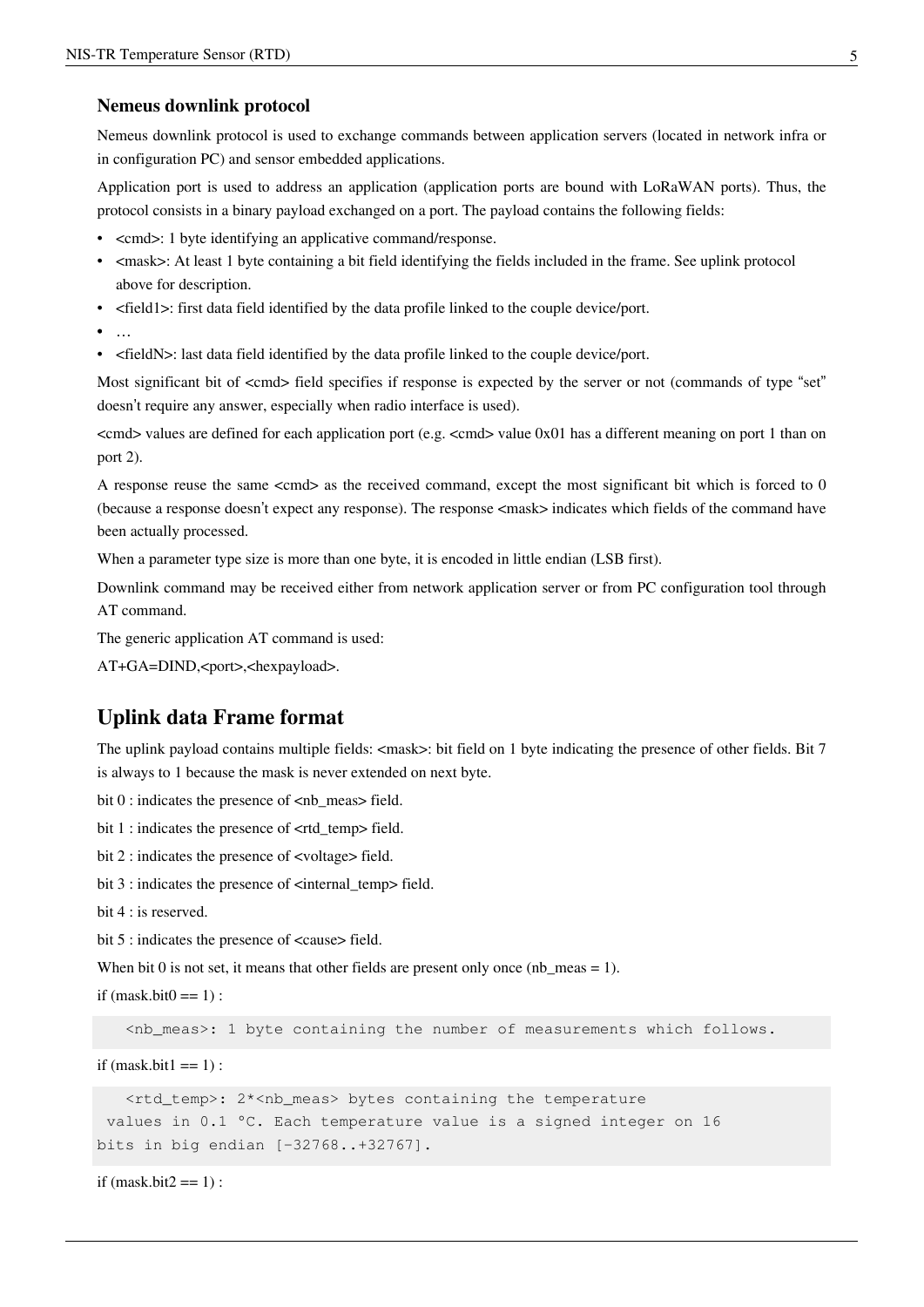<voltage>: 2\*<nb\_meas> bytes containing the voltage values measured by the sensor in millivolts. Each voltage value is an unsigned integer on 16 bits in big endian.

#### if  $(mask.bit3 == 1)$

 <internal\_temp>: 1\*<nb\_meas> bytes containing the internal temperature values (using MCU internal sensor). Each temperature value is a signed integer on 8 bits in big endian in °C [-128..+127].

#### if (mask.bit $5 == 1$ ) :

 <cause>: 1 byte containing the cause of the uplink frame. It is a bit field: Bit 0 indicates a periodic measure Bit 1 indicates the high threshold exceeding (temperature > high threshold) Bit 2 indicates the high hysteresis exceeding (temperature < high threshold - high hysteresis) Bit 3 indicates the low threshold exceeding (temperature < low threshold) Bit 4 indicates the low hysteresis exceeding (temperature > low threshold + low hysteresis) Bit 5 indicates the measure has been forced manually (with magnetic switch) Usually <cause> field is absent when threshold detections are disabled (periodic measures only)

Thus the uplink frame format is <mask><nb\_meas><rtd\_temp1>...<rtd\_tempN><voltage1>...<voltageN><internal\_temp1>...<internal\_tempN><cause> Default <mask> value is 0x83 which means that the default frame is <mask><nb\_meas><rtd\_temp1>...<rtd\_tempN> Some examples (in hexadecimal):

 "820119": the frame indicates one temperature measurement of +28.1 °C. "8302FFCB000C": the frame indicates two temperature measurements of -5.3 °c and +1.2 °C.

# **Downlink Frame format**

The sensor configuration contains the following fields:

```
 <up_frame_mask>: the mask identifying the different fields 
present in uplink frames (possible values are described in "Uplink data
 Frame format" section)
   \n  <nb_meas_for_tx>: the number of measures required to trigger a
 transmission (possible values are [1..8]
    <meas_period>: the period of the measures in 
<perdiod_unit> seconds(possible values are [600..65535]
    <period_unit>: the unit of <meas_period> in seconds, the
 resulting period is <meas_perios>*<period_unit> seconds
    <mode>: bit field enabling/disabling the measures (threshold 
detections and periodic measures)
    <subperiod>: subdivision of period for threshold detection, 
actual measurement period is 
(<meas_period>*<period_unit>)/<subperiod> seconds
    <high_threshold>: value of high threshold
   <high_hysteresis>: value of high hysteresis
    <low_threshold>: value of low threshold
```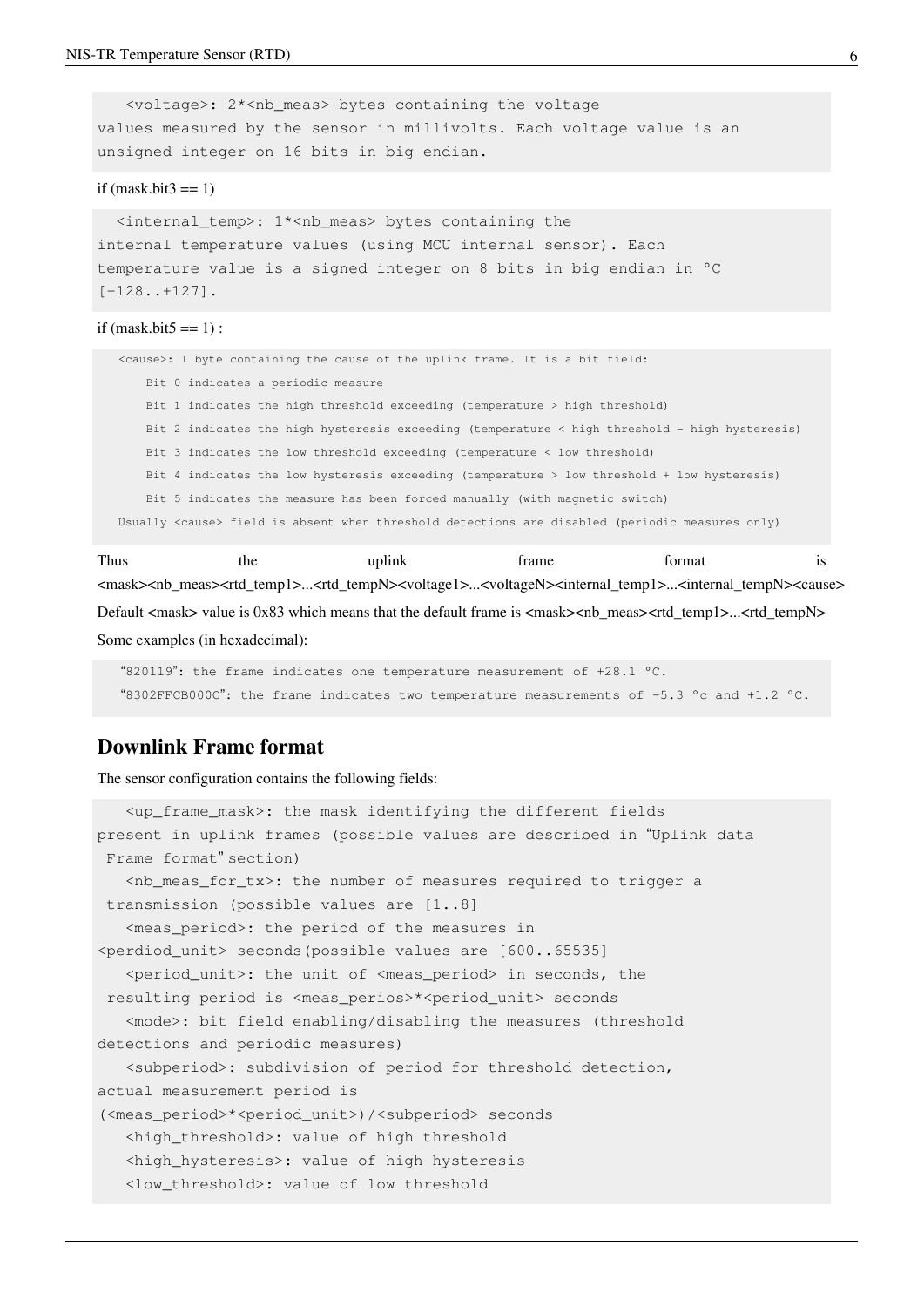```
 <low_hysteresis>: value of low hysteresis
  <sensor type>: identifies the type of sensor (PT100/PT1000 and
 2/3/4 wires)
```
It is possible to change the sensor configuration using the Nemeus downlink protocol. The downlink frame must be sent on the MS008 LoRaWAN port (10).

The downlink frame has the following format:

<cmd>: 1 byte containing WRITE\_CFG\_CMD=0x02

<mask>: bit field on 1 byte indicating the presence of other fields. Most significant bit (bit7) is always to 1 because the mask is never extended on next byte.

Bit0 indicates the presence of <up\_frame\_mask> field

Bit1 indicates the presence of  $\leq$ nb meas for tx $>$  field

Bit2 indicates the presence of  $\langle$  meas period $\rangle$  and  $\langle$  period unit $\rangle$  fields

Bit3 indicates the presence of  $\langle$ mode $\rangle$  and  $\langle$ subperiod $\rangle$  fields

Bit4 indicates the presence of  $\langle$ high threshold> and  $\langle$ high hysteresis> fields

Bit5 indicates the presence of <low threshold> and <low hysteresis> fields

Bit6 indicates the presence of <sensor\_type> field

If  $(mask.bit0 == 1)$ :

 $\langle$ up frame mask>: 1 byte containing the uplink frame mask

#### If (mask.bit $1 == 1$ ):

<nb\_meas\_for\_tx>: 1 byte containing the number of measurements required to trigger a transmission

#### If  $(mask.bit2 == 1)$ :

<meas\_period>: 2 bytes in little endian (LSB first) containing the period of measurements in <period\_unit> seconds <period\_unit>: 1 byte containing the unit of <meas\_period> in seconds (default value is 1 second)

#### If  $(mask.bit3 == 1)$ :

```
 <mode>: 1 byte encoded as follows:
     bit0: enable(1)/disable(0) high threshold detection
     bit1: enable(1)/disable(0) high hysteresis detection (when leaving high threshold state)
    bit2: enable(1)/disable(0) low threshold detection
     bit3: enable(1)/disable(0) low hysteresis detection (when leaving low threshold state)
     bit4: enable(1)/disable(0) periodic measurements
     bit5 to bit7: reserved
 <subperiod>: 2 bytes in little endian containing the period subdivision
```
#### If  $(mask.bit4 == 1)$ :

 <high\_threshold>: signed integer on 2 bytes in little endian containing the high threshold in 0.1 °C [-2000..+8000] <high\_hysteresis>: unsigned integer on 1 byte containing the hysteresis when leaving high threshold state in 0.1 °C [0..255]

#### If (mask.bit5  $== 1$ ):

 <low\_threshold>: signed integer on 2 bytes in little endian containing the low threshold in 0.1 °C [-2000..+8000] <low\_hysteresis>: unsigned integer on 1 byte containing the hysteresis when leaving low threshold state in 0.1 °C [0..255]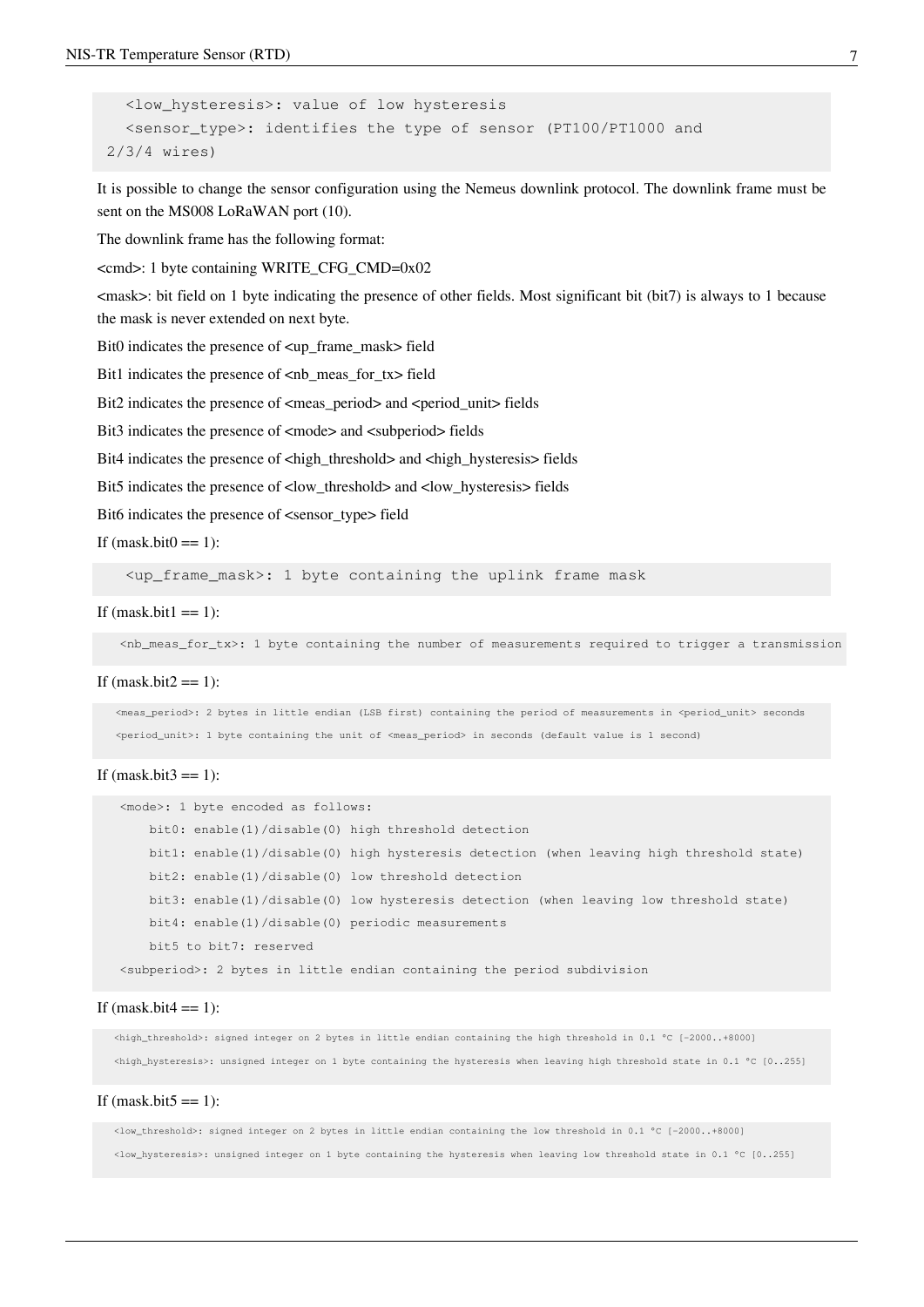```
If (mask.bit6 == 1):
```

```
sensor_type>: unsigned integer on 1 byte containing the sensor type [11..16] 11(0x0B): PT100 2 wires
     12(0x0C): PT100 3 wires
     13(0x0D): PT100 4 wires
     14(0x0E): PT1000 2 wires
     15(0x0F): PT1000 3 wires
     16(0x10): PT1000 4 wires
```
Thus the downlink frame format is <cmd><mask><up\_frame\_mask><nb\_meas\_for\_tx><meas\_period><period\_unit><mode><subperiod><high\_threshold><high\_hysteresis <low\_hysteresis><sensor\_type>.

Some examples in hexadecimal:

 "028182": set the <up\_frame\_mask> to 0x82 => the next uplink frames will include the <rtd\_temp> field only "028E04605401100100": set <nb meas for tx> to 4, <meas\_period> to 21600\*<period\_unit> seconds, <period\_unit> to 1 second and enable periodic measurements only with subperiod to  $1 \Rightarrow$  one measurement every 6 hours and one transmission every 4 measures (every day). Each uplink frame will include 4 measurements

### **Power consumption**

Power consumption calculator based on the number of measurements and transmissions.

START\_WIDGET1ecaa78c99929aac-0END\_WIDGET